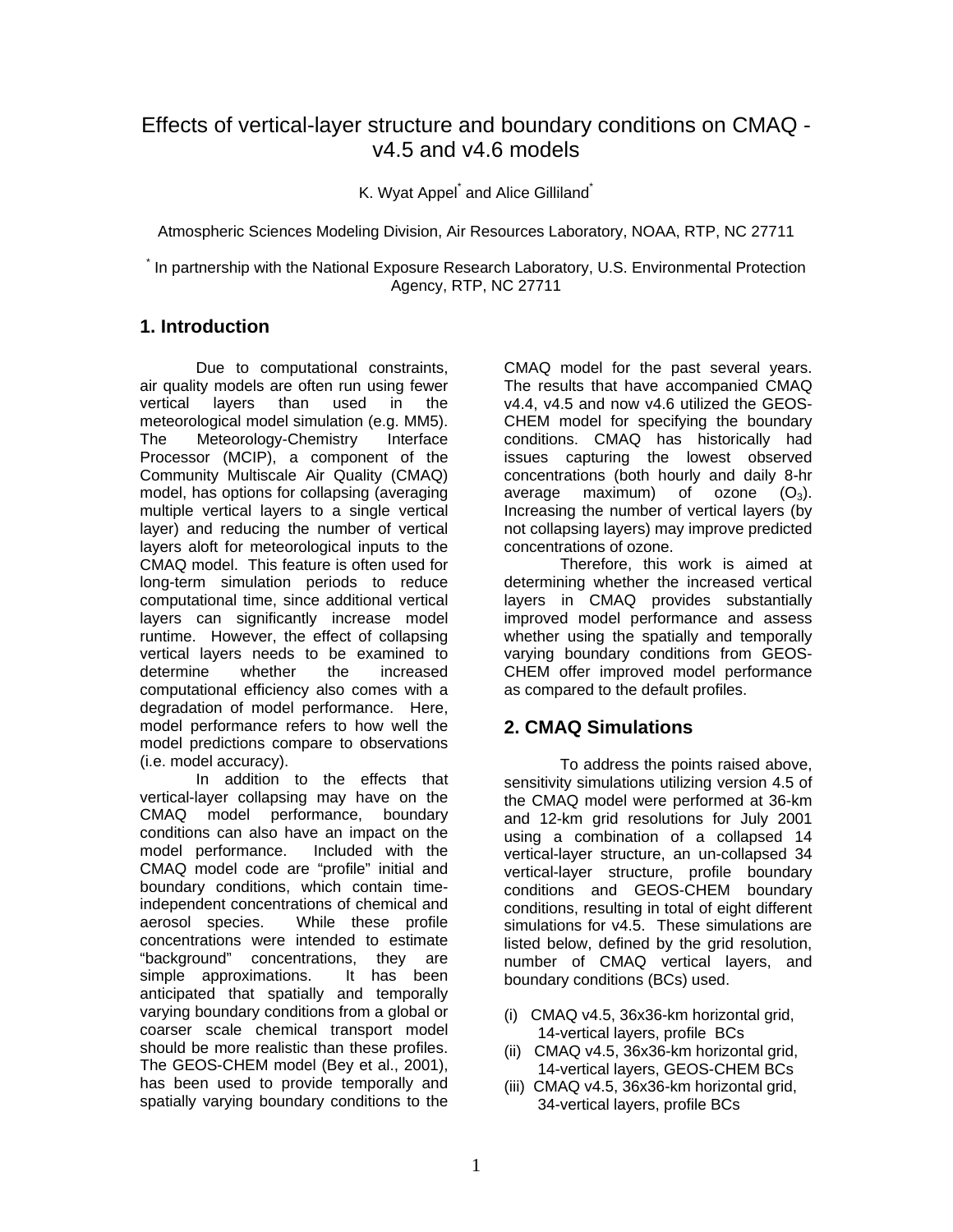- (iv) CMAQ v4.5, 36x36-km horizontal grid, 34-vertical layers, GEOS-CHEM BCs
- (v) CMAQ v4.5, 12x12-km horizontal grid, 14-vertical layers, profile BCs
- (vi) CMAQ v4.5, 12x12-km horizontal grid, 14-vertical layers, nested within 36-km with GEOS-CHEM BCs
- (vii) CMAQ v4.5, 12x12-km horizontal grid, 34-vertical layers, profile BCs
- (viii) CMAQ v4.5, 12x12-km horizontal grid, 34-vertical layers, nested within 36-km with GEOS-CHEM BCs

In addition to the CMAQ v4.5 simulations above, two simulations utilizing CMAQ version 4.6 for one month from each season of 2001 using 14 and 34 verticallayer structures and GEOS-CHEM boundary conditions are also available for analysis. Aside from using a different version of the CMAQ model, these simulations differ from the v4.5 simulations by utilizing the new Carbon-Bond 05 (CB05) chemical mechanism and a new asymmetric convective mixing (ACM) scheme, while the v4.5 simulations used the CB-IV chemical mechanism and the eddy vertical mixing scheme.

### **3. Observational Data**

Several observational datasets were used to assess the performance of the CMAQ model. The Air Quality System (AQS) was used to provide surface concentrations of hourly and daily maximum 8-hour average ozone. The observations were matched with model predictions using the Site Compare software available as a tool along with the release of CMAQ (as of v4.5). Upper-air concentrations of  $O<sub>3</sub>$  from ozonesondes from Huntsville, AL and Wallops Island, VA were also compared to modeled vertical profiles from the 12-km domain. Observations from the ozonesondes were matched to model predictions by extracting the  $O_3$ concentration from each layer in the model for the grid cell containing the latitude/longitude of the launch site of each ozonesonde. Observations of aerosol concentrations (e.g.  $SO_4^2$ , NO<sub>3</sub>, NH<sub>4</sub><sup>+</sup>) are provided by the Speciation Trends Network (STN), the Interagency Monitoring of Protected Visual Environments (IMPROVE)

network and the Clean Air Status and Trends Network (CASTNet). These networks provide daily (STN, IMPROVE) and weekly (CASTNet) concentrations of various aerosol species.

#### **4. Summary**

Table 1 shows the CMAQ model layer and the corresponding height above the ground of the top of each model layer for 14- and 34-layer vertical structures.

| Table 1. Approximate heights of the top of |  |
|--------------------------------------------|--|
| each CMAQ vertical layer.                  |  |

| 14 Layer        |                 | Gault Olving voltical layor.<br>34 Layer |                   |  |
|-----------------|-----------------|------------------------------------------|-------------------|--|
| Layer           | Height (m)      | Layer                                    | Height (m)        |  |
| 1               | 36              | 1                                        | 36                |  |
| $\overline{2}$  | $\overline{72}$ | $\overline{2}$                           | $\overline{72}$   |  |
| 3               | 145             | $\overline{3}$                           | 108               |  |
| $\overline{4}$  | 290             | $\overline{4}$                           | 145               |  |
| 5               | 435             | 5                                        | 217               |  |
| $\overline{6}$  | 660             | $\overline{6}$                           | 290               |  |
| 7               | 1050            | $\overline{7}$                           | 365               |  |
| $\overline{8}$  | 1535            | $\overline{8}$                           | 440               |  |
| 9               | 2045            | 9                                        | 515               |  |
| 10              | 2870            | $\overline{10}$                          | 590               |  |
| 11              | 3880            | 11                                       | 670               |  |
| $\overline{12}$ | 5640            | $\overline{12}$                          | 745               |  |
| 13              | 8710            | 13                                       | 900               |  |
| $\overline{14}$ | 13700           | $\overline{14}$                          | 1060              |  |
|                 |                 | 15                                       | 1220              |  |
|                 |                 | 16                                       | 1385              |  |
|                 |                 | $\overline{17}$                          | 1550              |  |
|                 |                 | $\overline{18}$                          | 1810              |  |
|                 |                 | $\overline{19}$                          | $20\overline{70}$ |  |
|                 |                 | 20                                       | 2440              |  |
|                 |                 | $2\overline{1}$                          | 2910              |  |
|                 |                 | 22                                       | 3410              |  |
|                 |                 | 23                                       | 3940              |  |
|                 |                 | 24                                       | 4500              |  |
|                 |                 | 25                                       | 5100              |  |
|                 |                 | 26                                       | 5750              |  |
|                 |                 | 27                                       | 6440              |  |
|                 |                 | 28                                       | 7200              |  |
|                 |                 | 29                                       | 8025              |  |
|                 |                 | 30                                       | 8950              |  |
|                 |                 | $\overline{31}$                          | 9990              |  |
|                 |                 | $\overline{32}$                          | 11195             |  |
|                 |                 | $\overline{33}$                          | 12625             |  |
|                 |                 | 34                                       | 14410             |  |

The 14-layer vertical structure contains 10 layers below 3km, while the 34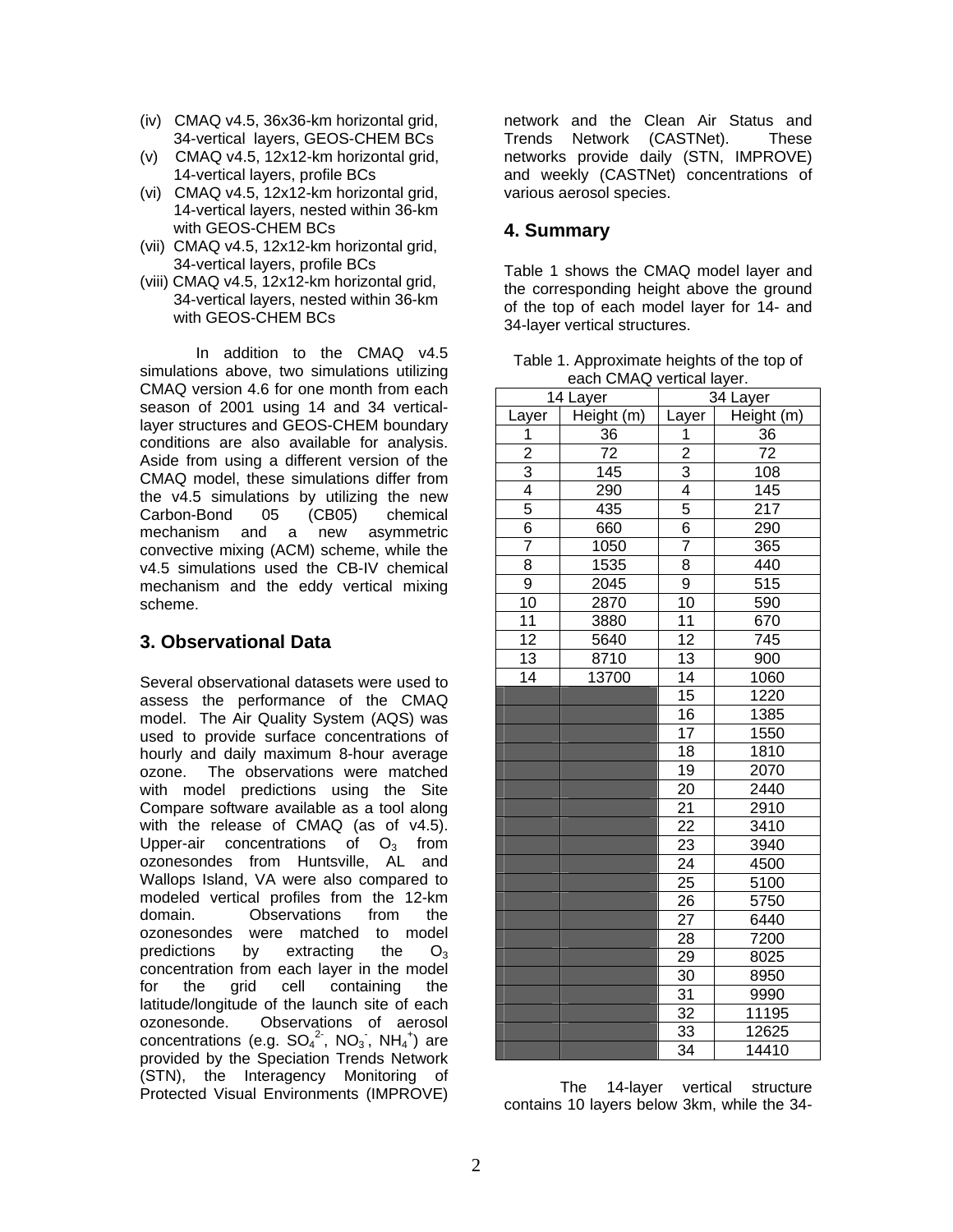layer vertical structure contains 21 layers below 3km. The 34-layer vertical structure also contains several more layers near the top of the troposphere, which should result in a better representation of the tropopause.





Figure 1. 34-layer vertical ozone concentrations in the profile boundary conditions (blue) and GEOS-CHEM boundary conditions (green) for a) southern boundary b) eastern boundary c) northern boundary and d) western boundary.

The GEOS-CHEM boundary conditions vary temporally (every three hours) and also vary spatially across each boundary. For the purpose of this analysis, each GEOS-CHEM boundary has been averaged temporally (monthly average for July 2001) and spatially along each boundary. Fig. 1 shows a comparison of the 34-layer  $O_3$  vertical profile for the profile boundary conditions and the temporally averaged GEOS-CHEM boundary conditions for each of the four lateral boundaries. With the exception of the eastern boundary, the concentration of  $O<sub>3</sub>$ for the lowest level is lower with GEOS-CHEM than with profile boundary conditions. The concentration of  $O_3$  at the top layer is higher in GEOS-CHEM than in the profile boundary conditions, except for the southern boundary, where the tropopause is higher than along the other boundaries. The GEOS-CHEM boundary conditions have the highest concentrations in the upper layers for the northern boundary where the tropopause is the lowest, while the profile boundary condition  $O_3$  concentrations are the same or smaller for the northern boundary than the other three boundaries.

Fig. 2 shows an example of how CMAQ  $O_3$  predictions are influenced by the GEOS-CHEM boundary conditions. The figure shows the observed and predicted median daily maximum 8-hour average  $O<sub>3</sub>$ for July 2001 for the  $(v)$ ,  $(vi)$ ,  $(vii)$  and  $(viii)$ simulations for the Northeast. The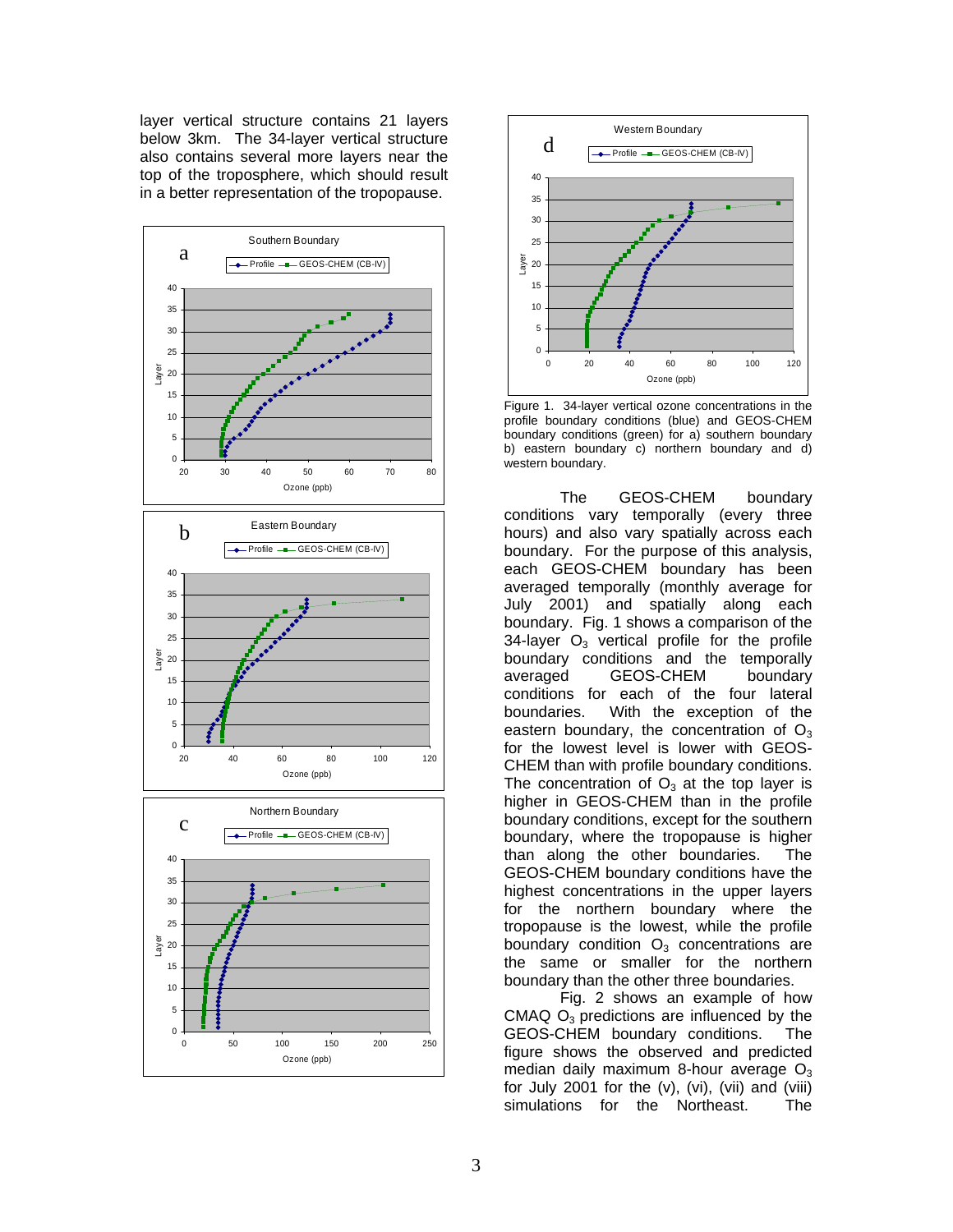Northeast region is the same as that presented in Lehman et al. (2004). The shading represents the 25% to 75% quartile range of the data. Summary statistics for each simulation are given below each box plot. Note that for the simulations that use profile boundary conditions (Figs. 2a and c), the model quartile range is narrower than that of the observations, suggesting the model not capturing the range of observed O<sub>3</sub>. The simulation utilizing a 14-layer<br>vertical structure and GEOS-CHEM **GEOS-CHEM** boundary conditions (Fig. 2b), the predicted quartile range is broader, indicating the model did better capturing the range of observed concentrations. However, the model still falls short of capturing the entire observed range of concentrations. The simulation utilizing 34-vertical layers and GEOS-CHEM boundary conditions (Fig. 2d) does better than the other simulations at capturing the lower range of observed concentrations. However, there is little improvement in the upper range as compared to simulation (v).



Figure 2. Box plots daily maximum 8-hour average  $O_3$ for July 2001 for 12x12-km horizontal grid CMAQ v4.5 simulations using a) 14-layer vertical structure and profile boundary conditions; b) 14-layer vertical structure and GEOS-CHEM boundary conditions; c) 34 layer vertical structure and profile boundary conditions; and d) 34-layer vertical structure and GEOS-CHEM boundary conditions. The shading represents the 25% to 75% quartile ranges of the data for the observed concentrations (light gray) and predicted concentrations (dark gray), while the points represent the median (black cross – obs; blue triangle – CMAQ). Summary statistics of Index of Agreement (IA), Root Mean Square Error (RMSE, ppb), systematic RMSE (RMSE<sub>s</sub>, ppb), unsystematic RMSE (RMSE<sub>u</sub>, ppb), MB (ppb) and ME (ppb) are included.

The ozonesonde data in Fig. 3 shows the range of vertical  $O<sub>3</sub>$  concentrations between the various 12x12-km horizontal grid simulations and the observed data. The simulations are closely clustered near the surface (within 5 ppb of each other), with simulation (v) having the lowest  $O_3$ concentration at the surface (closet to the surface  $O_3$  observation) and the simulation using CMAQ v4.6 having the highest concentration at the surface. The model largely under-predicts  $O_3$  concentrations aloft, especially above 1 kilometer.



Figure 3. Ozonesonde data for Wallops Island, VA for July 2001 (average of sondes released on July 3, 11, 18 and 26) plotted along with vertical ozone concentrations from the various 12x12-km horizontal grid resolution sensitivity simulations.  $O<sub>3</sub>$  concentration (ppb) is plotted along the ordinate and height (km) is plotted along the abscissa. The full extent of the model vertical profile is plotted above, while only the lowest 3 kilometers (roughly the boundary layer) is plotted below.

There is little difference between the predicted  $O_3$  concentrations aloft, with  $O_3$ concentrations between the various simulations generally within 10 ppb of each other. Even though  $O_3$  concentrations near